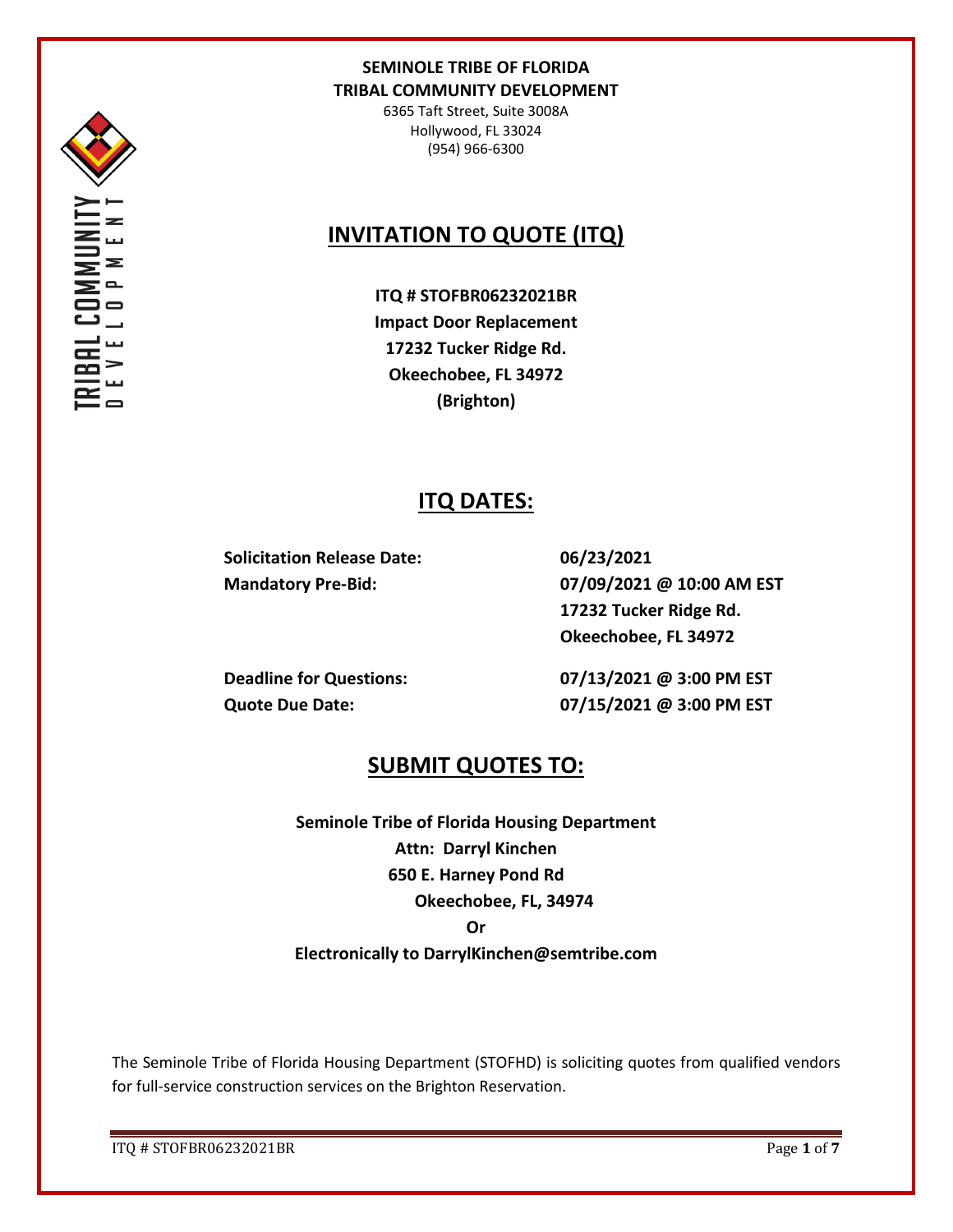6365 Taft Street, Suite 3008A Hollywood, FL 33024 (954) 966-6300

## **SECTION 1: INTRODUCTION AND INSTRUCTIONS**

### **1.0 INTRODUCTION**

This ITQ provides prospective firms with sufficient information to enable them to prepare and submit quotes to the Seminole Tribe of Florida Housing Department (STOFHD) for The STOFHD is initiating this competitive ITQ to qualified Vendors who are in the business of providing General Contractor Services, capable of completing numerous job functions/services in a timely manner and therefore, seeks to enter into an Agreement with that Vendor.

### **1.1 INSTRUCTIONS**

This Invitation To Quote (ITQ) contains the instructions governing the quotes to be submitted and the material to be included therein; as well as any mandatory requirements that must be met to be eligible for consideration. All requests for clarification and/or any additional questions regarding this ITQ must be submitted via email to: DarrylKinchen@semtribe.com

 Seminole Tribe of Florida Housing Department ATTN: **Darryl Kinchen**

 **650 E. Harney Pond Rd Okeechobee, FL, 34974**

A mandatory pre-bid meeting at the home is scheduled for **Friday, 07/09/2021 at 10:00 am**

**Only those emailed or sealed quotes received in this Brighton Housing Department office on or before the Due Date and time will be eligible for consideration. Any quote received after the Due Date and time, regardless of the method of delivery, will be discarded**.

The STOFHD hereby notifies all bidders that if your quote is selected, you will be required to enter into a formal contract with the Seminole Tribe of Florida for the services you are bidding. You will also be required to meet all company vendor, insurance and certification requirements.

The STOFHD reserves the right to reject any or all quotes, to waive formalities or informalities, and to award contract, either in whole or in part. The right is also reserved to select minority vendors and/or vendors with tribal member ownership.

All quotes submitted become the property of STOFHD upon receipt. The content of all quotes shall be kept confidential.

ITQ # STOFBR06232021BR Page **2** of **7**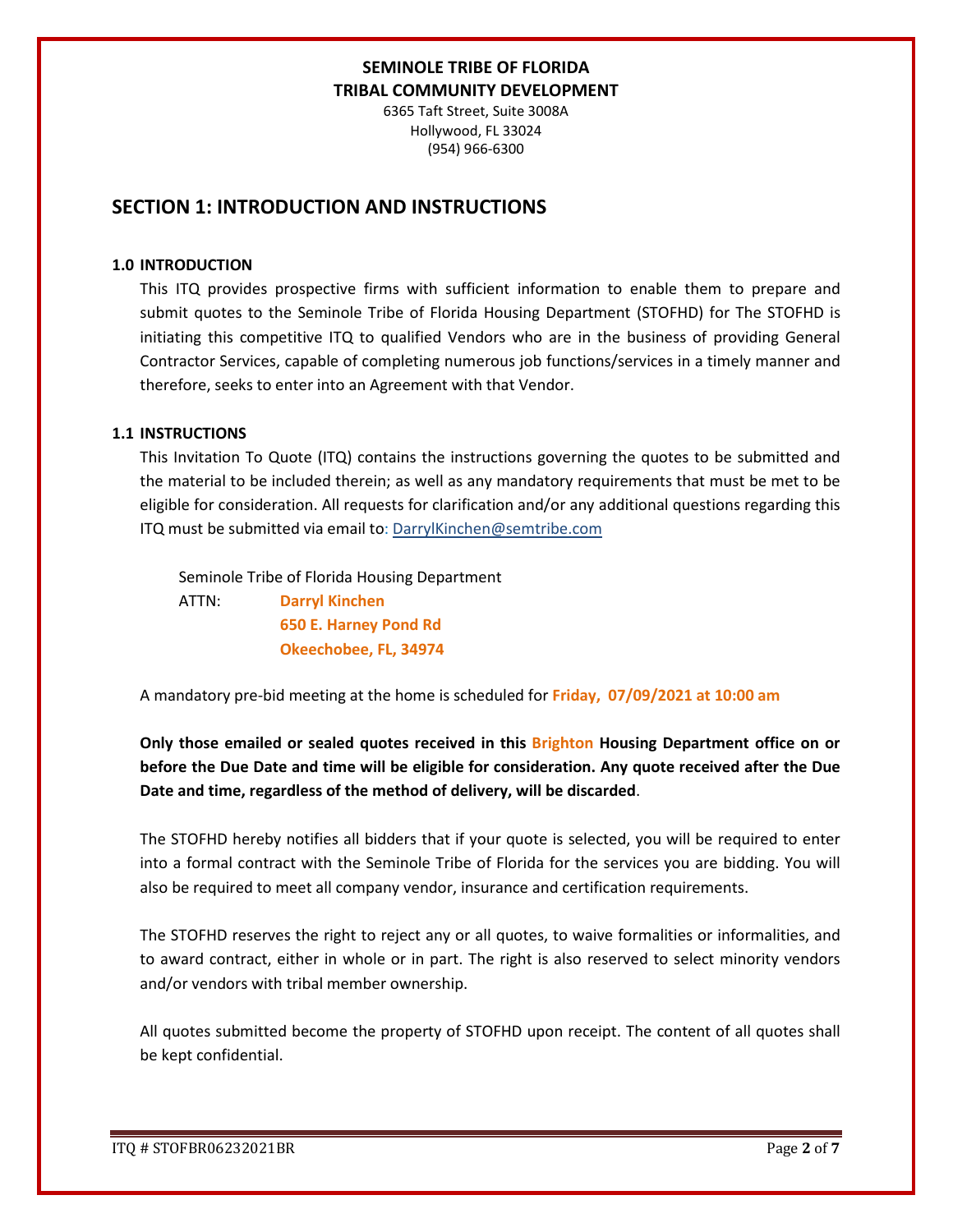6365 Taft Street, Suite 3008A Hollywood, FL 33024 (954) 966-6300

## **SECTION 2: GENERAL REQUIREMENTS**

### **2.0 OBJECTIVE**

The objective of this ITQ is to provide sufficient information to enable qualified Respondents to submit written quotes. This ITQ is neither a contractual offer nor a commitment to purchase any products or services. All information contained in the quote must be legible. Any and all corrections and or erasures must be initialed. **Each quote shall be signed in ink by an authorized representative of the respondent**. The contents of the quote submitted by the successful respondent of the ITQ may become part of the contract awarded as a result of this solicitation.

#### **2.1 SCOPE OF WORK (SOW)**

The Scope-of-Work ("SOW") contained in the Attachments describes the services expected for a Contractor to provide the STOFHD. Respondent must ensure that all such services contained in the SOW are provided for in every particular and shall meet or exceed the level of quality, availability, features, functionality, frequency, accuracy, and performance.

The silence of specifications or requirements as to any detail contained in this document or any of the attachments or exhibits, or the apparent omission from any specifications or requirements, or a detailed description concerning any point, shall be regarded as meaning that only the best commercial practices shall prevail and that only material and workmanship of the finest quality are to be used. All interpretations of the Scope of Work shall be made on the basis of this statement.

#### **2.3 NOTIFICATION**

Each respondent submitting a quote in response to this ITQ will be notified in writing as to acceptance or rejection of their quote. Release of notification letters should be within sixty (60) days of the quote submission date. STOFHD reserves the right to delay this action if it is deemed to be in the best interests of STOFHD.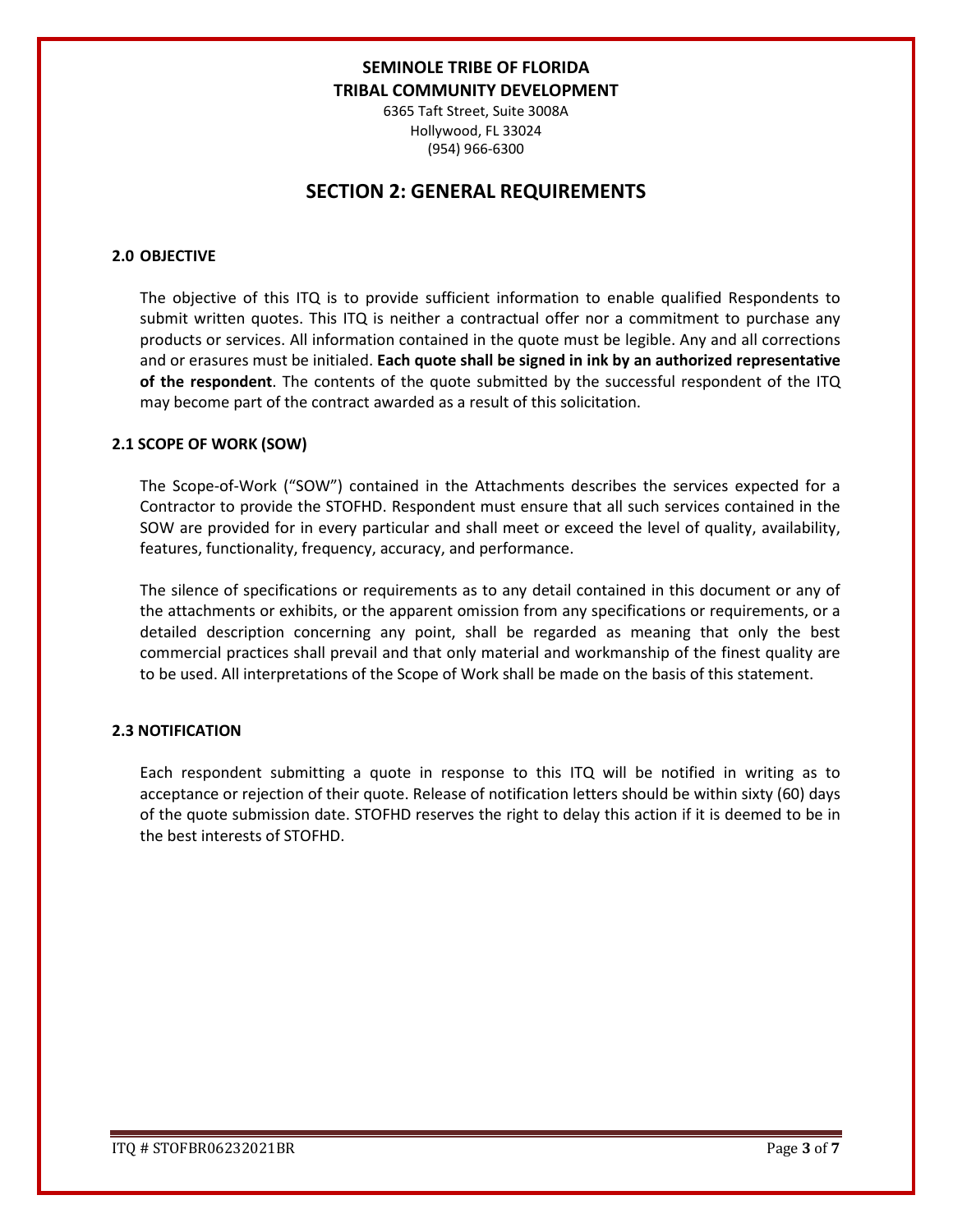6365 Taft Street, Suite 3008A Hollywood, FL 33024 (954) 966-6300

## **Housing Standardized Request for Repairs/Construction**

### **Bathroom:**

- All wood cabinets are required at all times, when like for like is stated if current cabinet is particle board, include in the bid the price to replace with all wood
- Dur-rock on walls in the shower or tub area
	- o All joints, corners and around windows must be sealed with red guard
	- o Extend the Dur-rock 2' on all sides beyond the shower or tub
- Shower floor mortar bed, no foam or any other products should be used
	- o Minimum 2-4% pre-slope
- Liner should be water tested for 24 hours
	- o Minimum 6 inches
- All floor tile should be slip/skid resistant
- Shower floor tile should be a maximum of 2x2 mesh
- Provide backing for all walls inside tub/shower area between 32" and 38"
- Faucets should be Kohler or Delta
- From shower diverter to shower head piping must be copper tubing and copper fittings o Secure the diverter and pipe fittings securely
- When tiling the walls extend 2 feet passed the shower or tub
- ADA bathroom the entire bathroom must be tile a minimum of 4 feet
- All toilets must be Kohler highline
- All exhaust must be vented through the roof or soffit
	- o The exhaust fan and light for the bathroom must be on the same switch
- All paint must be high gloss

### **Kitchen:**

- All wood cabinets are required at all times, when like for like is stated if current cabinet is particle board, include in the bid the price to replace with all wood.
- All sinks should be deep double drop in sinks
- Faucets should be Delta with a pull out spray hose
- Moisture resistant (purple) drywall
- Cabinet screws should be a minimum of  $2 \frac{1}{2}$  inches
	- o Efforts should be made to find a stud
- If drywall is removed from floor to ceiling, blocking must be provided for upper and lower cabinets

All microwave and kitchen hoods must be exhausted outside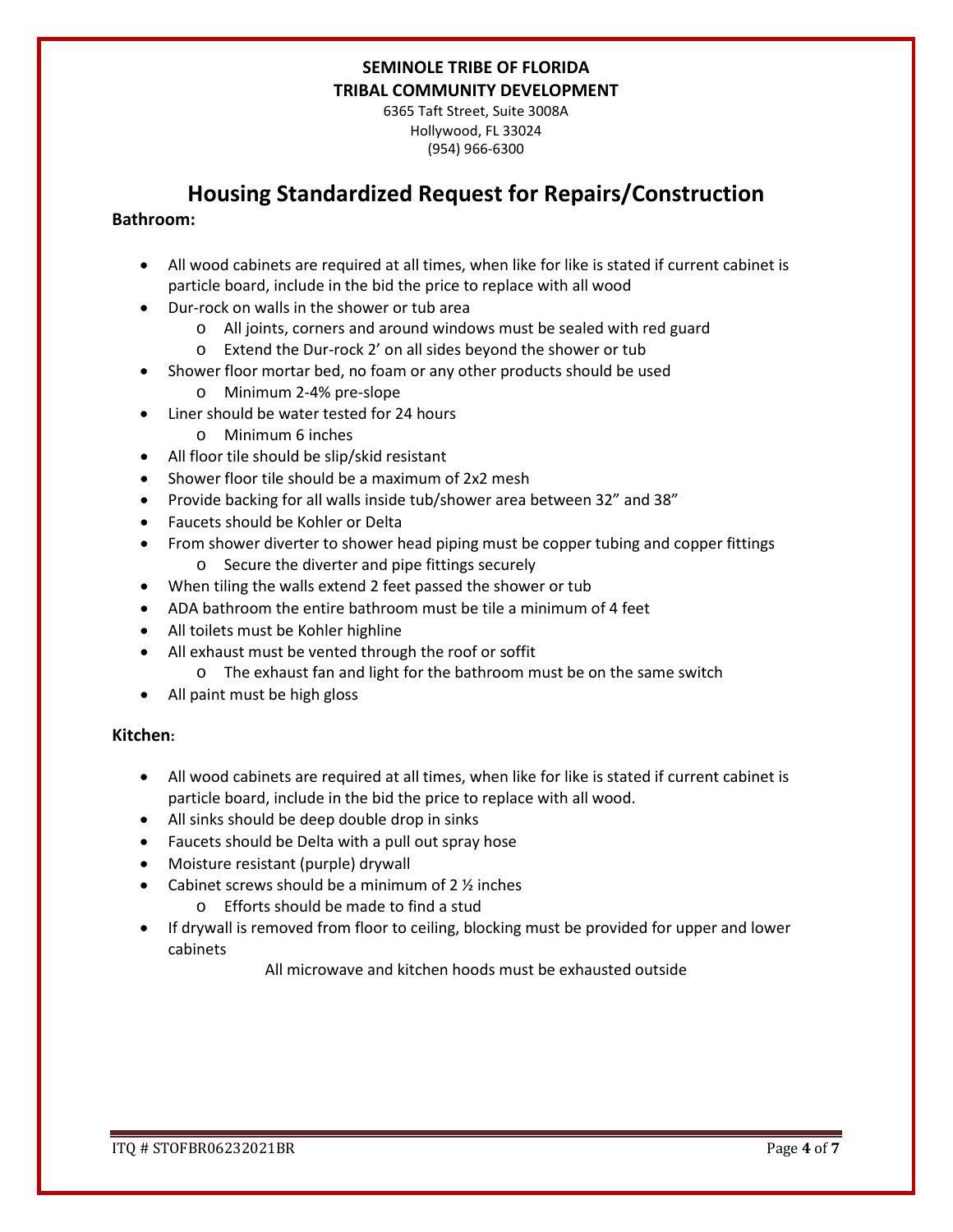6365 Taft Street, Suite 3008A Hollywood, FL 33024 (954) 966-6300

### **Mechanical/HVAC:**

- All AC units must be installed on a metal stand with a secondary pan and connect float switch
- A primary float switch must be installed and connected
- When replacing duct work all joints and seams must be taped and mastic
- All new HVAC units must be a minimum of 16 seer
- All flexible ducts must be a minimum of R8 R-value
- All disconnects should be the pull type non-fuse
- Rheem, Goodman, Night and Day units preferred
- Caulk around all AC vents
- Keyed lockout caps must be on all units

### **Water Heaters:**

- GE brand, replaced like for like gallon size
- Drain pan required
- TRV piped to the outside
- All water heaters should have a separate shut off switch
- New code required Energy conservation code chapter 4
- Heat traps are mandatory

### **General Notes:**

- Schedules must be submitted with all bids and updated any time there is a change
- Contractors are expected to work Monday-Friday, 8:00am-5:00pm unless otherwise specified by the project manager
- When installing new drywall in bedroom, living room etc., backing must be provided for TV's being mounted on the wall
- Place a chase and an outlet at the same area where backing is located
- Seal all recess lighting, caulk the lights to the ceiling
- Caulk around all exterior lights
- All exterior light fixtures must be LED
- Any penetration that are made through the wall to the exterior must be caulked or sealed
- Any new gutters must have leaf guard
- Any roof repairs/replacement must follow Miami-Dade standards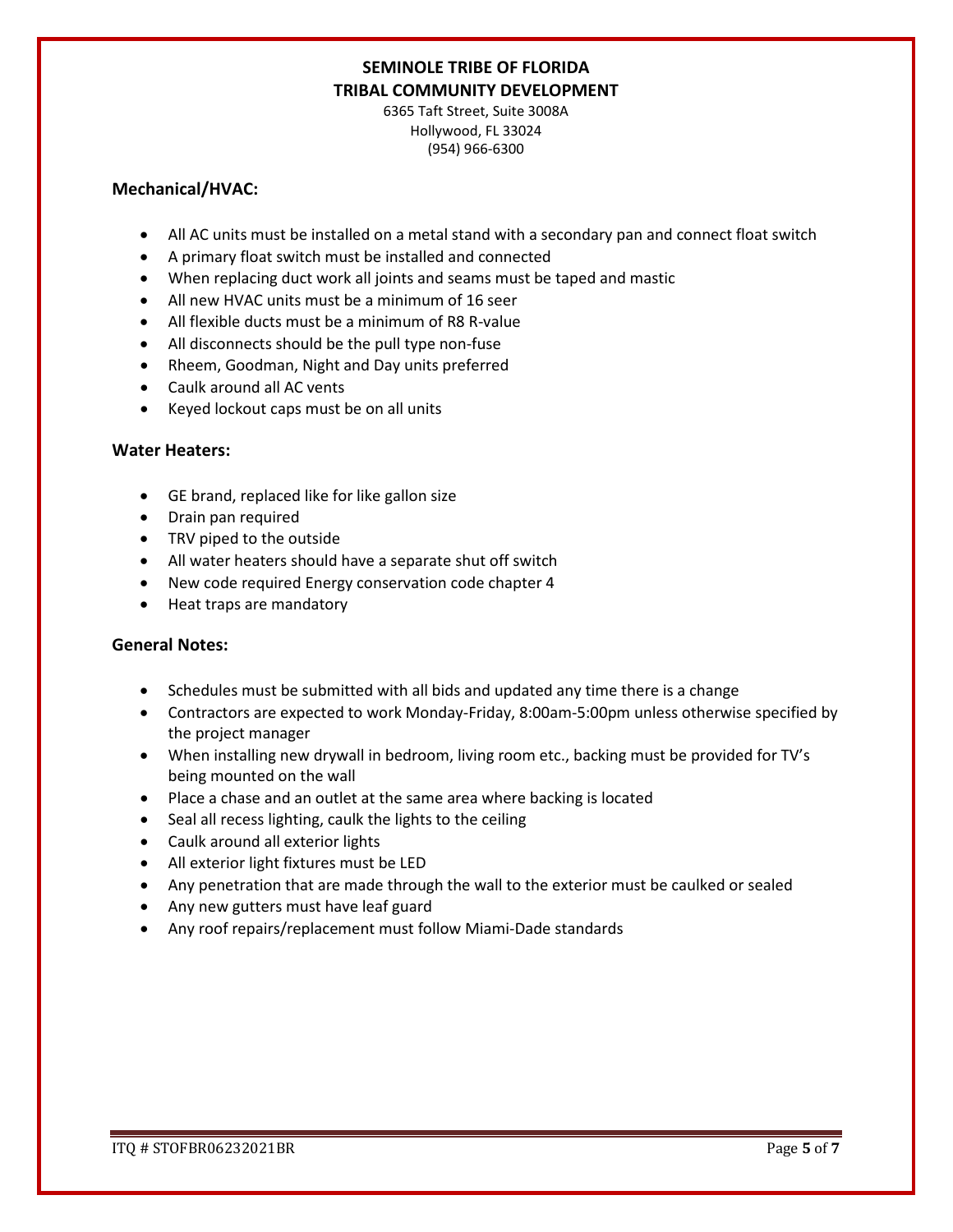6365 Taft Street, Suite 3008A Hollywood, FL 33024 (954) 966-6300

# **Scope of work Impact Door Replacement**

- Supply all labor and materials.
- All materials being installed shall be of equivalent make/model to the original material being removed. (Unless it has first been approved by the Housing Department)
- All work performed shall be as per code(s).
- **Schedule of Values and proposed Schedule shall be submitted with proposals.**
- Supply all drawings/prints and any other documentation needed by the Building Department.
- Clean up jobsite daily and before the final inspection of the completed job.
- Call the Building Department & Housing Department for all inspections, before and during the installation process. (Darryl Kinchen 954-279-4784)
- Contact Housing Department for final inspection, prior to leaving the jobsite.

## **General**

- Remove existing front & back doors & frames dispose of debris.
- Supply all labor and materials to install Impact Rated doors & frames for both openings (like for like), alternates to be approved by Housing Department.
- Contractor shall protect existing finishes, provide zip walls as needed to eliminate bugs and debris from entering the home.
- Repair all stucco & drywall around openings. Match as closely as possible.
- Caulk, prime, paint drywall on interior repairs.
- Caulk, paint exterior stucco repairs at both doors.
- Final clean all doors, openings, and remove all debris from site.

## **Contractor/Vendor Requirements:**

- It is the contractor's responsibility to obtain any and all permits required to perform the task listed in the above Scope of Work.
- A schedule must be provided before a PO will be requested.
- Send all invoices to [invoices@semtribe.com](mailto:invoices@semtribe.com) and copy project manager. DO NOT attempt process invoices through the Housing Department.